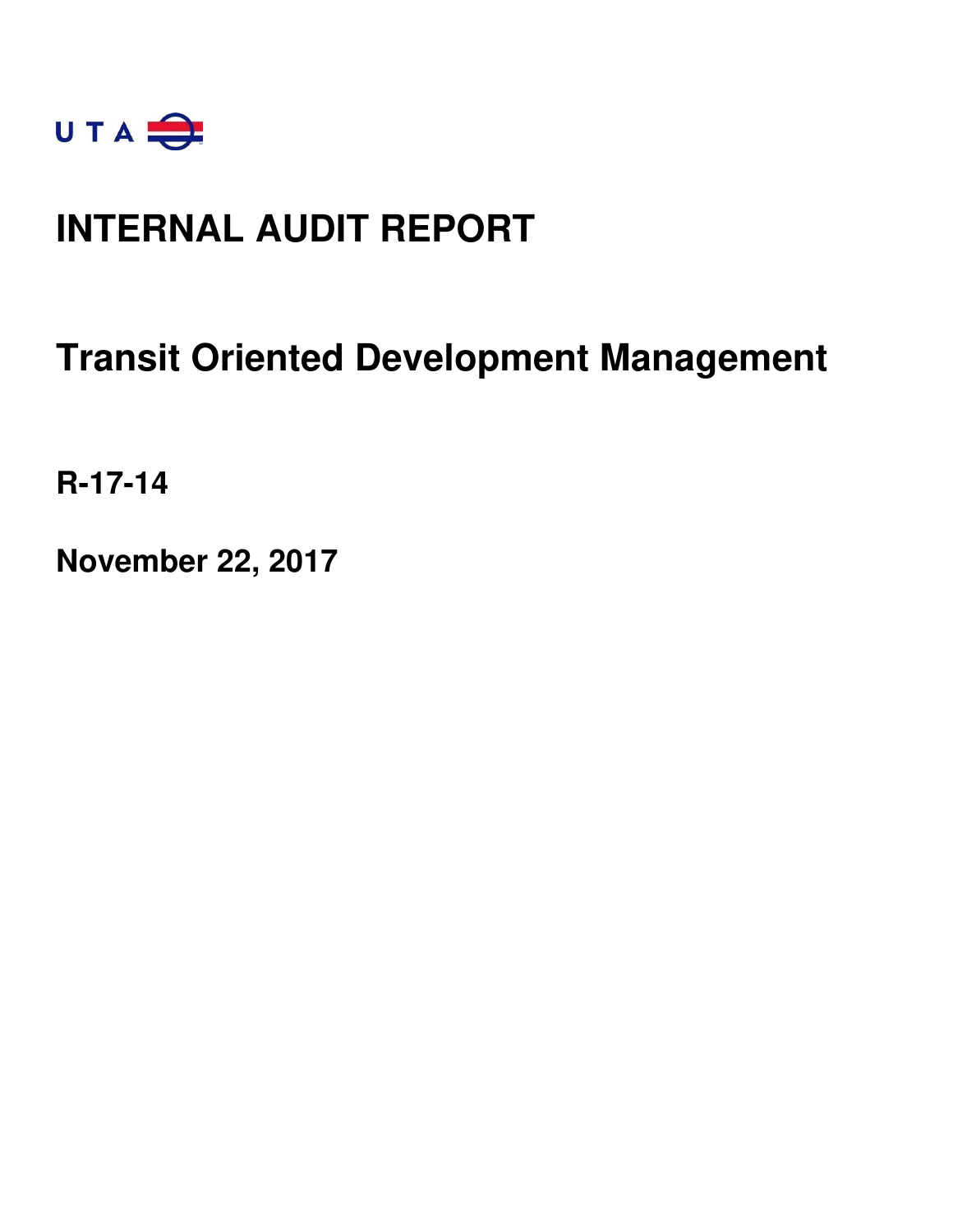### **Executive Summary**

### **Introduction**

Internal Audit (IA) has been directed by the Board to perform an internal audit on the Transit Oriented Development (TOD) Management to determine if controls are designed adequately and operating effectively to ensure compliance with Utah Transit Authority (UTA) policy and goals. The preliminary stage of the audit was concluded on November 17, 2016 and the audit report was finalized in October 2017.

### **Objectives and Scope**

The primary objective of the audit was to assess whether adequate controls are in place and have been operating effectively for the following areas:

- **Policy**
- Standard operating procedures (SOP)
- Roles and responsibilities

The period of the preliminary audit was from August 1, 2015 through July 31, 2016 with completion of the audit work focusing on the period of March 1, 2017 through August 31, 2017.

### **Audit Conclusion**

### **Audit Report Rating\***

The audit revealed that a draft TOD Policy and SOP have been created, which include roles and responsibilities, best practices, and a format which allows users to track activities from the initiation to the end of a project. The comprehensive, step by step documentation of the critical steps in the TOD process has addressed many of the risks initially identified.

Internal Audit recommends that the conflict of interest (COI) declaration request process and subsequent COI retention requirements be more formalized. Providing clear guidance for TOD staff regarding requirements, adequacy, and completeness of COI declarations would reduce a key risk. We also recommend formalizing an annual risk assessment process as well as establishing and documenting key performance indicators for TOD personnel.

Audit-related TOD activity was limited during the audit completion period. Therefore, Internal Audit focused its work on governance matters rather than the effectiveness of controls.

While this report details the results of the audit, the responsibility for the maintenance of an effective system of internal control and the prevention and detection of irregularities and fraud rests with management.

\*Rating is defined in Appendix 2

Internal Audit would like to thank the management and staff for their co-operation and assistance during the audit.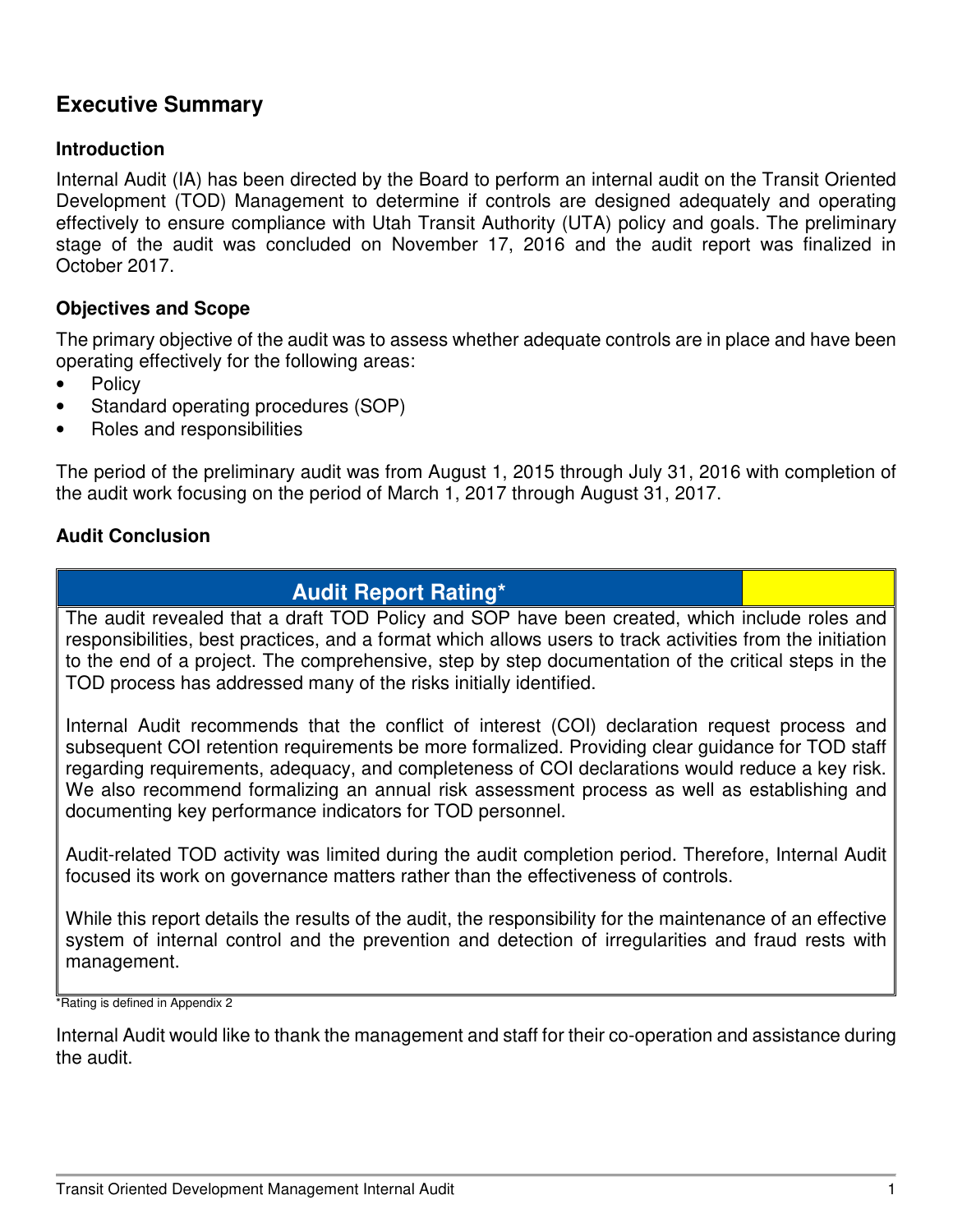### **Table of Contents**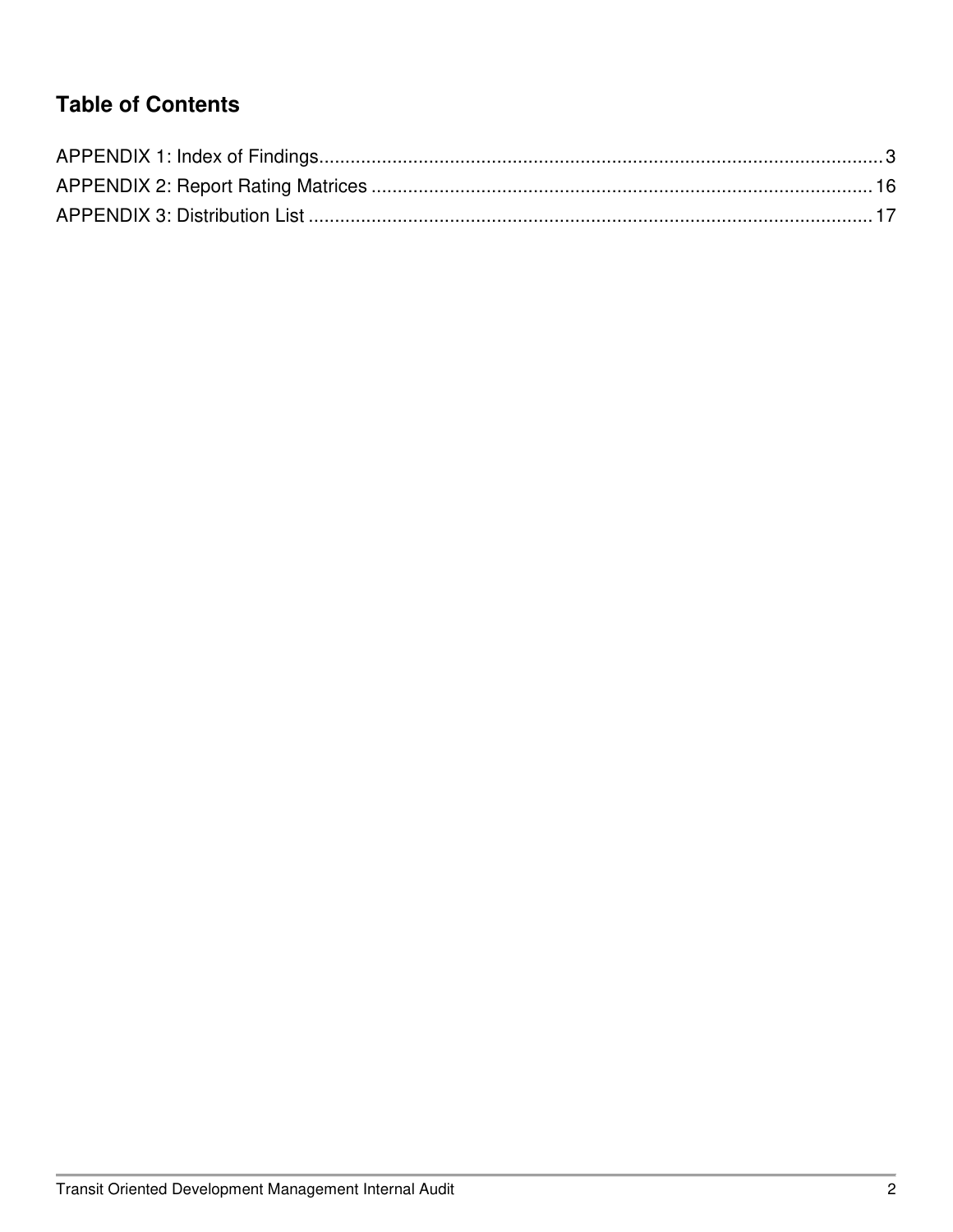|                | <b>Index of Findings</b>             | Page           |
|----------------|--------------------------------------|----------------|
| $\mathbf{1}$ . | <b>Policies and Procedures</b>       | 4              |
| 2.             | <b>Approvals Matrix</b>              | 5              |
| 3.             | Checklist                            | 6              |
| 4.             | Master Development Agreement         | 6              |
| 5.             | Stakeholder Map                      | $\overline{7}$ |
| 6.             | Conflict of Interest (COI)           | 8              |
| 7.             | <b>Reports and Presentations</b>     | 9              |
| 8.             | <b>Design Review Committee</b>       | 10             |
| 9.             | <b>Third Party Assurance</b>         | 11             |
|                | 10. Special Warranty Deed            | 12             |
|                | 11. Accounting                       | 12             |
|                | 12. Key Performance Indicators       | 13             |
|                | 13. Zoning and/or CDA Designation    | 14             |
|                | 14. Spreadsheet Controls             | 14             |
|                | 15. TOD Team and Property Management | 15             |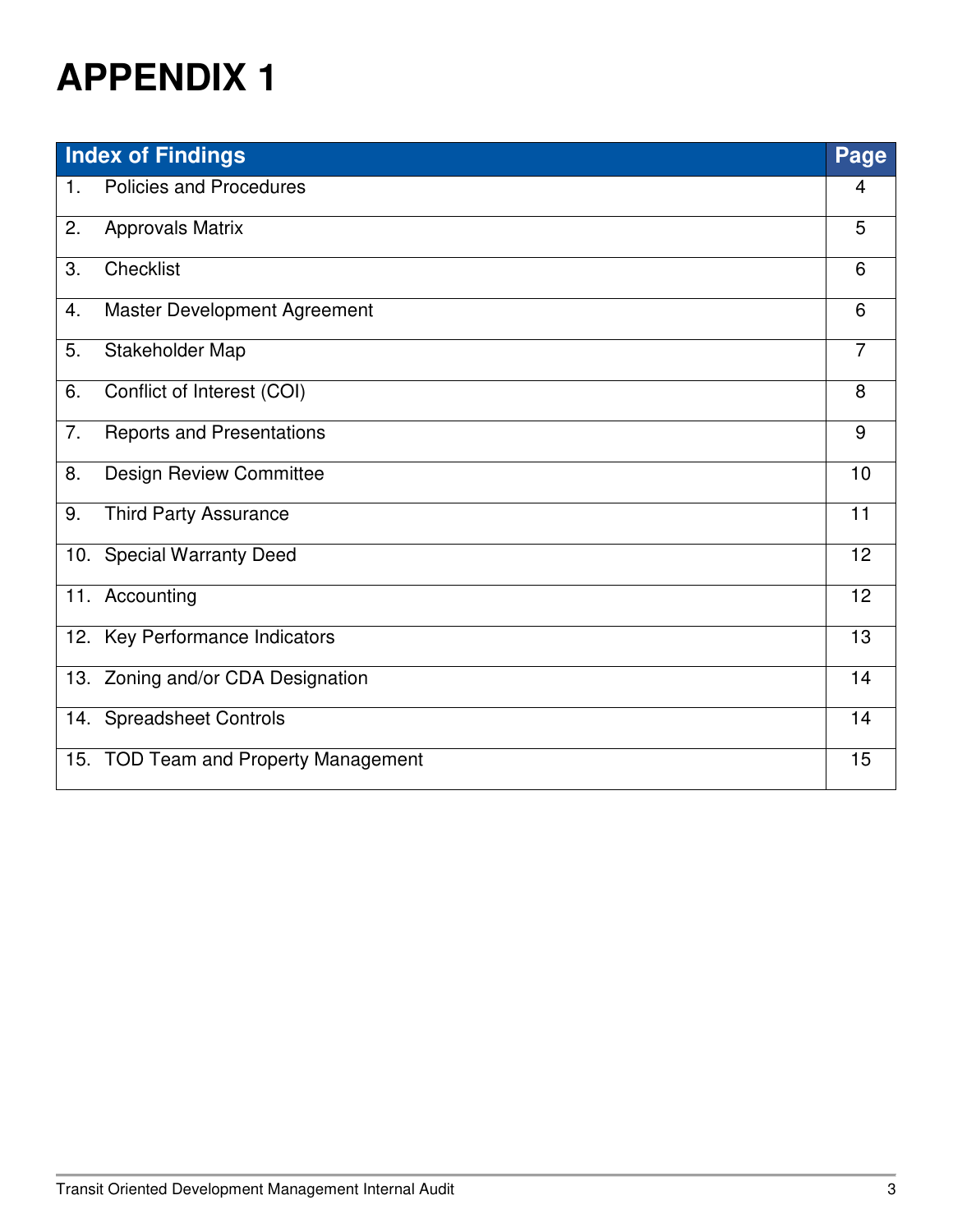### **1. Policies and Procedures**

#### Finding R-16-8-1 **High**

No comprehensive set of Policies and Procedures exist for the TOD process, including but not limited to:

- A documented process flow of all the required activities, related documents, required approvals.
- The treatment of documents, with specific reference to classification protocols for sensitive or classified information.
- A policy on the ownership and management of TOD contractual agreements.
- Performance of an annual risk assessment by the TOD team.
- The Legal Department's review documented and understood as to what the review consists of.

#### Recommendation

- The TOD Manager should work with the TOD Project Specialist to design, document and implement a corporate policy, including roles and responsibilities, and a set of standard operating procedures (SOP) for the TOD process.
- The TOD Manager should meet with the Legal Department to develop a formal set of standards for Legal Department's review of TOD documents and document these standards in the recommended SOP.

| Management Agreement | <b>Owner</b>                    | <b>Target Completion Date</b> |
|----------------------|---------------------------------|-------------------------------|
| Yes                  | Sr Manager- Real Estate and TOD | July 31, 2017                 |
|                      |                                 |                               |

The TOD department has been working with the UTA executives and board to formulate a comprehensive policy and associated operating procedures to help improve the TOD process and mitigate potential risks. This process will address several shortcomings of past procedures, including those listed above and throughout this audit.

#### Final Status **Low**

Management has overseen the development of a draft TOD Corporate Policy and an SOP which includes roles and responsibilities.

Although the SOP noted that UTA Legal is to review and approve all agreements involved in the Development Framework, it is unclear what the Legal Department's review or approval consists of.

The requirement of an annual risk assessment was not included in the SOP.

| Management Agreement | <b>Owner</b>                    | Target Completion Date |
|----------------------|---------------------------------|------------------------|
| Yes                  | Sr Manager- Real Estate and TOD | December 31, 2017      |

TOD Management will meet with Legal Department to understand what assurance the Legal review provides and will document the critical aspects in an SOP.

A requirement for an annual risk assessment is being included in the SOP for the TOD System Plan. It describes the risk assessment being performed concurrently with the annual report. Key findings may be included in the annual report on an as-needed basis.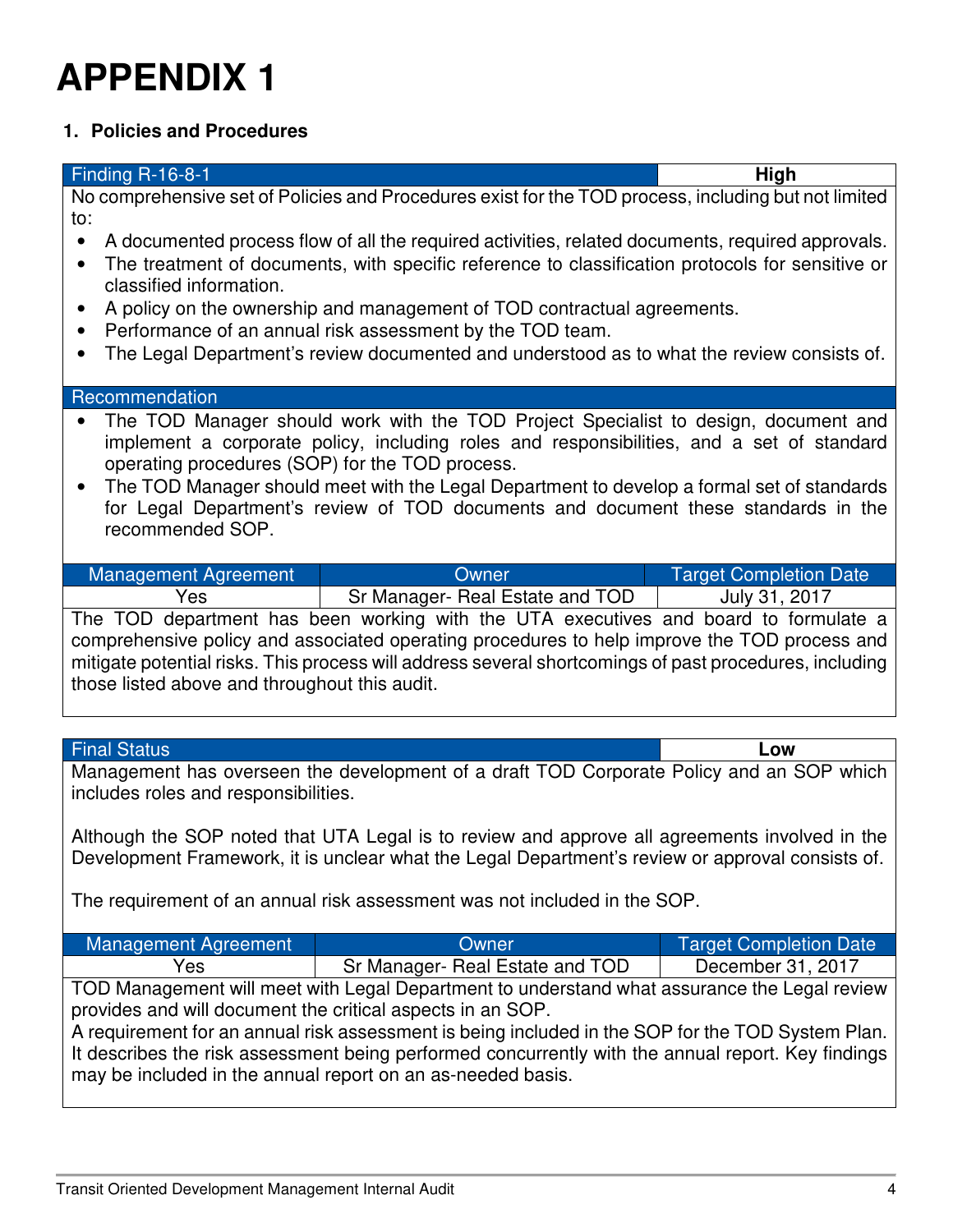### **2. Approval Matrix**

#### Finding R-16-8-2 **High**

The approval processes were not consistent between projects and did not contemplate processes yet to be required such as:

- TOD System Plan
- Station Readiness Calculator/Ranked Station List
- Station Area Plan
- Conceptual Plan
- Master Plan
- Site Plan
- Master Development Agreement
- Financial Plan and Operating Agreement
- Property Disposal
- Monthly TOD reporting
- TOD Status Report to the Board

The abovementioned include approvals by the Chief Development Officer, Executive Team, Corporate Staff, Planning and Development Committee, Board, and/or FTA.

From the audit sample selected, it was found that approvals were inconsistently obtained and evidenced throughout the TOD process.

#### Recommendation

The TOD approval matrix should be documented in a corporate TOD policy to be developed (Refer to Finding 16-8-1). The approval matrix should incorporate the responsibility, review, approval, and/or recommendation for each TOD activity and by whom before the project can move forward into the next sub-process.

| Management Agreement | <b>Owner</b>                    | <b>Target Completion Date</b> |
|----------------------|---------------------------------|-------------------------------|
| Yes                  | Sr Manager- Real Estate and TOD | July 31, 2017                 |

The proposed process, referenced in the action plan for Preliminary Finding R-16-8-1, contemplates the sequence of tasks and related approvals as listed above. There will be an operating procedure to address the audit's recommendation.

The new TOD policy and SOPs are an on-going process that will require an extensive public outreach program (as encouraged by the UTA board and executive team). It is anticipated that that outreach will extend into mid-2017, after which, the policy and related operating procedures will be adopted. Therefore, although this finding is rated as "High", the process will not allow it to be fully resolved in the recommended three-month timeframe.

Final Status **Implemented**

An Approval Matrix which corresponds to the critical elements of the TOD process has been included in the SOP. Additionally, within each SOP section for the critical TOD process steps, the requisite reviews and approvals, as well as their required order, has been documented and visually agrees to the Matrix.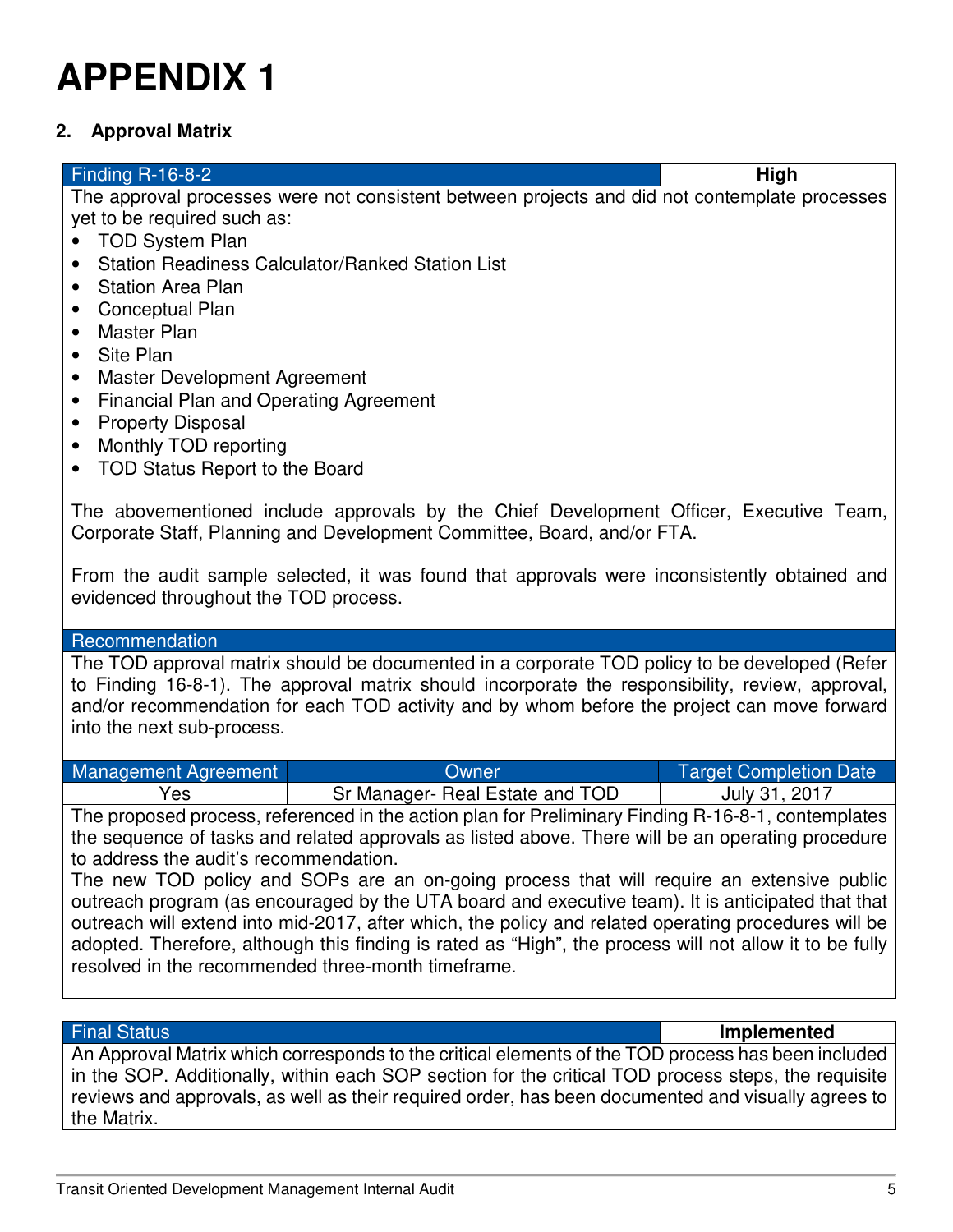| Management Agreement | Owner | <b>Target Completion Date</b> |
|----------------------|-------|-------------------------------|
| N/A                  | N/A   | N/A                           |
| N/A                  |       |                               |
|                      |       |                               |

### **3. Checklist**

| <b>Finding R-16-8-3</b>                                                                                                                                                                                         |                                                                                                   | High                          |
|-----------------------------------------------------------------------------------------------------------------------------------------------------------------------------------------------------------------|---------------------------------------------------------------------------------------------------|-------------------------------|
| No control was in place to track the completeness of all documentation and required actions.                                                                                                                    |                                                                                                   |                               |
| Recommendation                                                                                                                                                                                                  |                                                                                                   |                               |
|                                                                                                                                                                                                                 | The TOD Manager should create a standardized checklist "checklist" for all TOD projects and       |                               |
|                                                                                                                                                                                                                 | monitor progress against the checklist. The standardized checklist should be included in the      |                               |
| recommended SOP.                                                                                                                                                                                                |                                                                                                   |                               |
| <b>Management Agreement</b>                                                                                                                                                                                     | Owner                                                                                             | <b>Target Completion Date</b> |
| Yes                                                                                                                                                                                                             | Sr Manager- Real Estate and TOD                                                                   | July 31, 2017                 |
|                                                                                                                                                                                                                 | The recommended checklist will be created to track the new approval process and will track all    |                               |
| necessary reviews, approvals, and documentation.                                                                                                                                                                |                                                                                                   |                               |
|                                                                                                                                                                                                                 | The new TOD policy and SOPs are an on-going process that will require an extensive public         |                               |
|                                                                                                                                                                                                                 | outreach program (as encouraged by the UTA board and executive team). It is anticipated that that |                               |
|                                                                                                                                                                                                                 |                                                                                                   |                               |
| outreach will extend into mid-2017, after which, the policy and related operating procedures will be<br>adopted. Therefore, although this finding is rated as "High", the process will not allow it to be fully |                                                                                                   |                               |
| resolved in the recommended three-month timeframe.                                                                                                                                                              |                                                                                                   |                               |
|                                                                                                                                                                                                                 |                                                                                                   |                               |
|                                                                                                                                                                                                                 |                                                                                                   |                               |
| <b>Final Status</b>                                                                                                                                                                                             |                                                                                                   | Implemented                   |
|                                                                                                                                                                                                                 | A formal checklist was not identified in the SOP, but the SOP document was arranged in such a way |                               |
| as to guide users through the standard TOD process and each section included the critical steps, in                                                                                                             |                                                                                                   |                               |
| order, that are required for completion. Additionally, the Approval Matrix may also be used as a<br>checklist for the required reviews and approvals necessary to complete each step in the process.            |                                                                                                   |                               |
|                                                                                                                                                                                                                 |                                                                                                   |                               |
| <b>Management Agreement</b>                                                                                                                                                                                     | Owner                                                                                             | <b>Target Completion Date</b> |
| N/A                                                                                                                                                                                                             | N/A                                                                                               | N/A                           |
| N/A                                                                                                                                                                                                             |                                                                                                   |                               |
|                                                                                                                                                                                                                 |                                                                                                   |                               |

### **4. Master Development Agreement**

| Finding $R-16-8-4$                                                                           | High |
|----------------------------------------------------------------------------------------------|------|
| There was limited control in place to manage UTA's future commitments to developers prior to |      |
| necessary reviews and approvals.                                                             |      |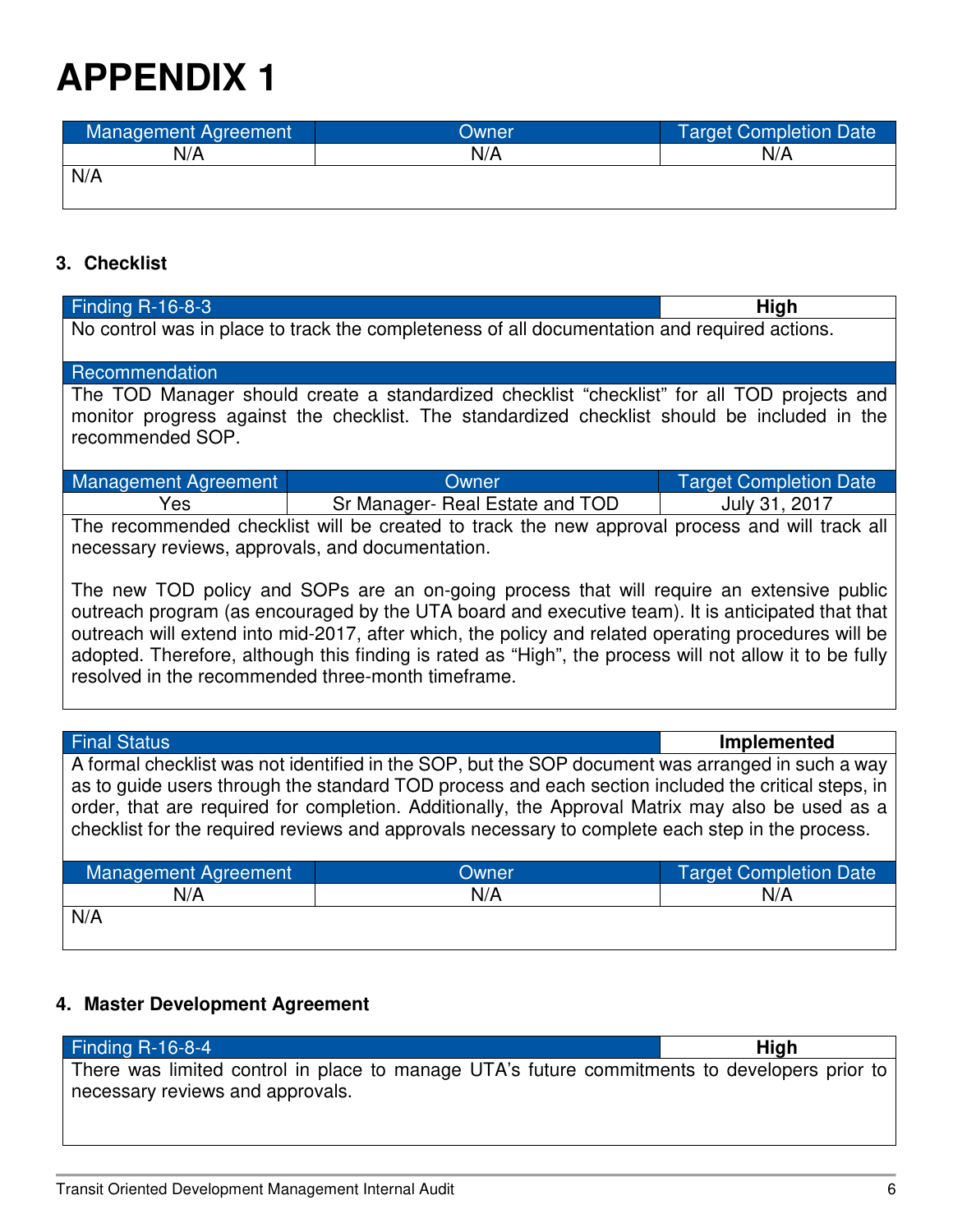#### Recommendation

The requirement for a Master Development Agreement, as well as a phase-specific Operating Agreement, should be added to the recommended SOP and project checklist.

| Management Agreement | Owner                           | <b>Target Completion Date</b> |
|----------------------|---------------------------------|-------------------------------|
| Yes                  | Sr Manager- Real Estate and TOD | July 31, 2017                 |
|                      |                                 |                               |

This control is already in practice, but will be documented in the new policy.

The new TOD policy and SOPs are an on-going process that will require an extensive public outreach program (as encouraged by the UTA board and executive team). It is anticipated that that outreach will extend into mid-2017, after which, the policy and related operating procedures will be adopted. Therefore, although this finding is rated as "High", the process will not allow it to be fully resolved in the recommended three-month timeframe.

Final Status **Implemented**

Noted the inclusion of a "Standard Operating Agreement" section of the SOP, which documented the requirement that all financial plans be formalized by an Operating Agreement, assignment of roles and responsibilities, and required approvals.

Also noted the inclusion of a "Master Development Plan" section in the SOP, which notes that the Master Development Agreement is the end product of the Master Development Plan process.

The Operating Agreement and the Master Development Agreement with the required approvals were also included in the Approval Matrix.

| Management Agreement | Owner | <b>Target Completion Date</b> |
|----------------------|-------|-------------------------------|
| N/A                  | N/A   | N/A                           |
| N/A                  |       |                               |

### **5. Stakeholder Map**

| <b>Finding R-16-8-5</b>                                                                                                                                                                                                                                                                                                      |                                 | High                          |
|------------------------------------------------------------------------------------------------------------------------------------------------------------------------------------------------------------------------------------------------------------------------------------------------------------------------------|---------------------------------|-------------------------------|
| TOD management had a limited view on the stakeholders that should be considered during the TOD<br>process, resulting in the risk that important information may not be shared or obtained.                                                                                                                                   |                                 |                               |
| Recommendation                                                                                                                                                                                                                                                                                                               |                                 |                               |
| TOD Manager should create a stakeholder map template to identify all internal and external<br>stakeholders for a TOD project. The stakeholder map should track and document all of the internal<br>and external stakeholder responsibilities and signoffs. The stakeholder map should be included in<br>the recommended SOP. |                                 |                               |
| Management Agreement                                                                                                                                                                                                                                                                                                         | Owner                           | <b>Target Completion Date</b> |
| Yes                                                                                                                                                                                                                                                                                                                          | Sr Manager- Real Estate and TOD | July 31, 2017                 |
| Stakeholder maps will be included in the SOPs.                                                                                                                                                                                                                                                                               |                                 |                               |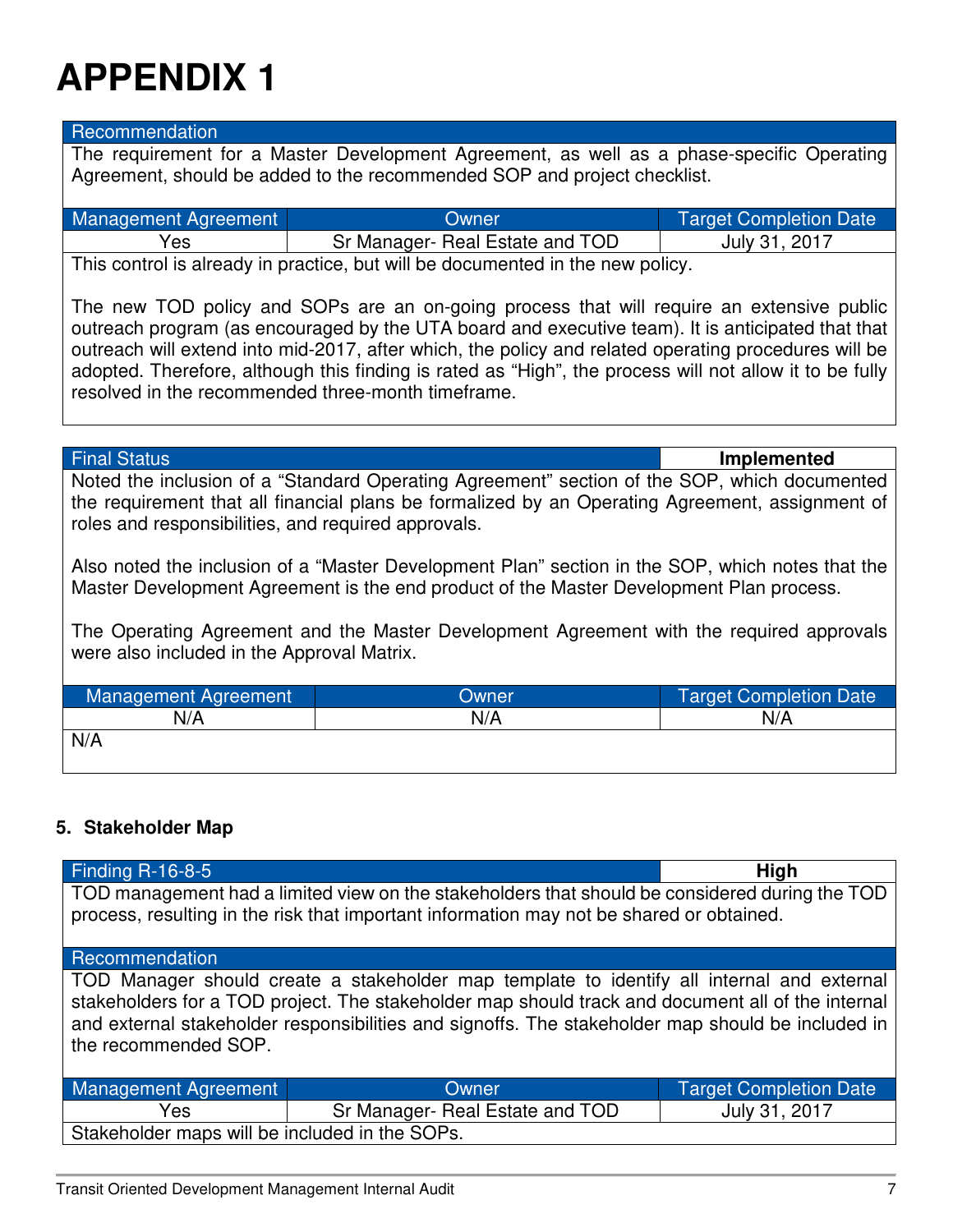The new TOD policy and SOPs are an on-going process that will require an extensive public outreach program (as encouraged by the UTA board and executive team). It is anticipated that that outreach will extend into mid-2017, after which, the policy and related operating procedures will be adopted. Therefore, although this finding is rated as "High", the process will not allow it to be fully resolved in the recommended three-month timeframe.

Final Status **Implemented**

The SOP included a Project Role Map which identifies internal and external stakeholders and describes their respective roles within the TOD sub processes, including their responsibilities and signoffs.

| Management Agreement | Owner | <b>Target Completion Date</b> |
|----------------------|-------|-------------------------------|
| N/A                  | N/A   | N/A                           |
| N/A                  |       |                               |
|                      |       |                               |

### **6. Conflicts of Interest**

| Finding R-16-8-6                                                                                     |                                                                                                                                                                            | High                          |  |
|------------------------------------------------------------------------------------------------------|----------------------------------------------------------------------------------------------------------------------------------------------------------------------------|-------------------------------|--|
|                                                                                                      | From the sample of two TOD projects selected for audit testing, the following concerns were                                                                                |                               |  |
| identified:                                                                                          |                                                                                                                                                                            |                               |  |
|                                                                                                      | COI declarations were not solicited from staff and consultants involved in the process.                                                                                    |                               |  |
|                                                                                                      | TOD management did not request that COI declarations be solicited prior to Corporate Staff                                                                                 |                               |  |
|                                                                                                      | approval or recommendation for approval. Nor did TOD confirm that the COI declaration request                                                                              |                               |  |
| be documented in the minutes.                                                                        |                                                                                                                                                                            |                               |  |
|                                                                                                      | TOD management did not request COI declarations be solicited prior to Board approval nor did<br>TOD confirm that the COI declaration request be documented in the minutes. |                               |  |
|                                                                                                      |                                                                                                                                                                            |                               |  |
| Recommendation                                                                                       |                                                                                                                                                                            |                               |  |
|                                                                                                      | The TOD Manager should request and document COI declarations from UTA staff and external                                                                                   |                               |  |
| consultants involved in the TOD process.                                                             |                                                                                                                                                                            |                               |  |
|                                                                                                      | The TOD manager should request that the meeting Chair solicit COI declarations from Corporate                                                                              |                               |  |
|                                                                                                      | Staff and Board at TOD presentations where approvals or recommendations for approval are                                                                                   |                               |  |
| sought. Additionally, the TOD Manager should review the related meeting minutes prior to             |                                                                                                                                                                            |                               |  |
|                                                                                                      | finalization to confirm that the COI solicitation and results are documented.                                                                                              |                               |  |
| The TOD manager should document the COI solicitation process in the recommended SOP.                 |                                                                                                                                                                            |                               |  |
| $\bullet$                                                                                            | Evidence of the COI declarations should be retained in the project file in accordance with the                                                                             |                               |  |
| recommended policy on document management.                                                           |                                                                                                                                                                            |                               |  |
| Management Agreement                                                                                 | Owner                                                                                                                                                                      | <b>Target Completion Date</b> |  |
| Yes                                                                                                  | Sr Manager- Real Estate and TOD                                                                                                                                            | July 31, 2017                 |  |
| This control is already being put into practice and will be documented in future policy or SOPs.     |                                                                                                                                                                            |                               |  |
| The new TOD policy and SOPs are an on-going process that will require an extensive public            |                                                                                                                                                                            |                               |  |
| outreach program (as encouraged by the UTA board and executive team). It is anticipated that that    |                                                                                                                                                                            |                               |  |
| outreach will extend into mid-2017, after which, the policy and related operating procedures will be |                                                                                                                                                                            |                               |  |
|                                                                                                      |                                                                                                                                                                            |                               |  |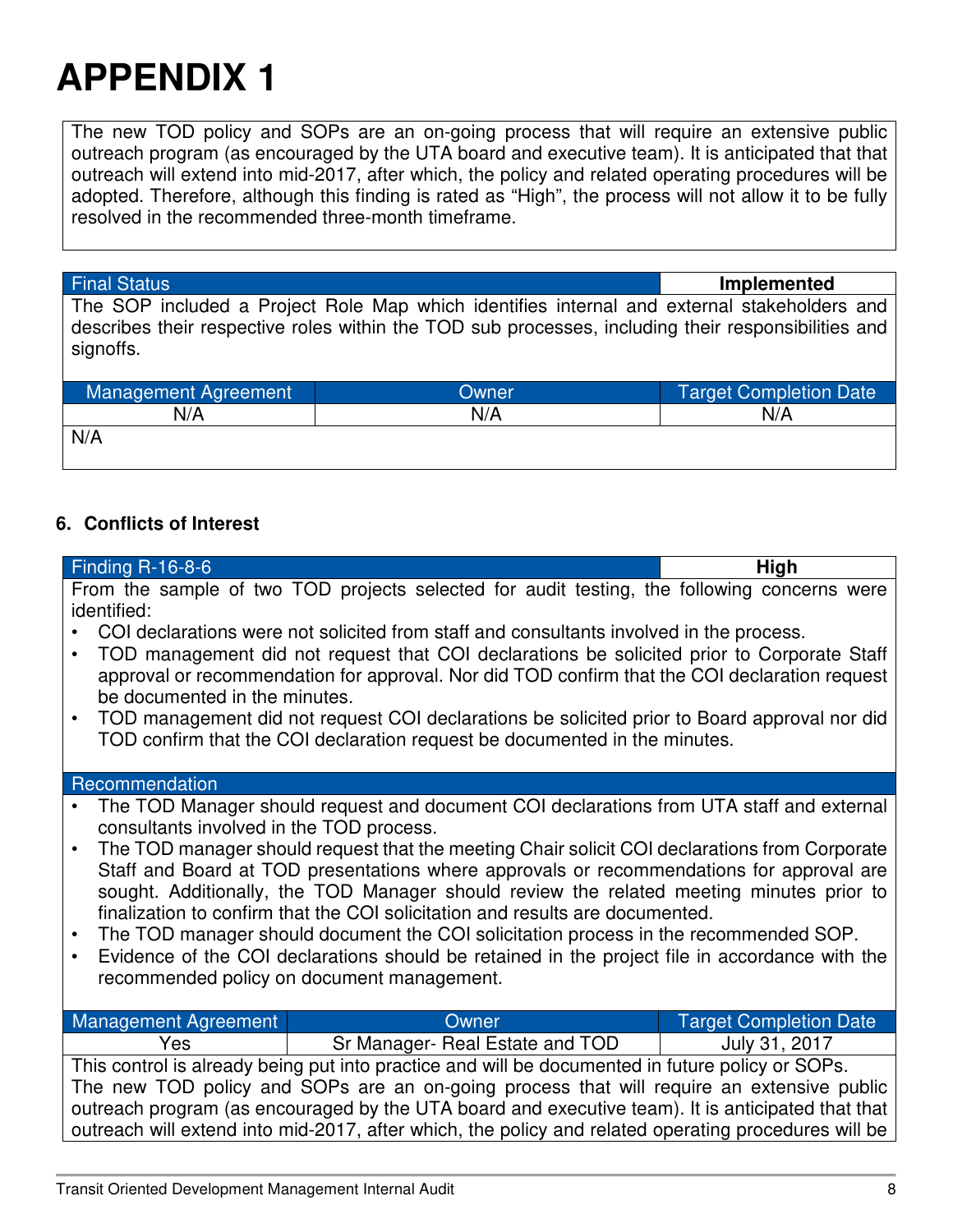adopted. Therefore, although this finding is rated as "High", the process will not allow it to be fully resolved in the recommended three-month timeframe.

#### Final Status **High**

The SOP does document the need for internal staff involved with the TOD process to provide the Sr Manager- Real Estate and TOD with a statement regarding conflicts of interest (COI) at the onset of a project, but it did not document any additional requirements for COI declarations or the process to solicit and retain them.

Management should consider identifying all potential roles, both internal and external, for which COI declarations may be required at all points in the TOD process. It would also be advisable to document the expected format, responsibility for solicitation, and retention process for all the requisite COI declarations identified in an SOP or checklist.

| Management Agreement | Owner                                                                                            | Target Completion Date |
|----------------------|--------------------------------------------------------------------------------------------------|------------------------|
| Yes                  | Sr Manager- Real Estate and TOD                                                                  | December 31, 2017      |
| above.               | The SOP will be revised to include additional direction concerning COI declarations as suggested |                        |

#### **7. Reports and Presentations**

| <b>Finding R-16-8-7</b>          |                                                                                             | <b>Medium</b>                 |  |
|----------------------------------|---------------------------------------------------------------------------------------------|-------------------------------|--|
|                                  | TOD reporting and presentation to management is not standardized, with reference to:        |                               |  |
|                                  | Procedures outlining collection, processing, review and approval not documented             |                               |  |
|                                  |                                                                                             |                               |  |
|                                  | A standardized template for reporting on the following stages have not been created:        |                               |  |
| Master Plan<br>$\bigcirc$        |                                                                                             |                               |  |
| Site Plan<br>$\circ$             |                                                                                             |                               |  |
| <b>Financial Plan</b><br>$\circ$ |                                                                                             |                               |  |
|                                  |                                                                                             |                               |  |
|                                  |                                                                                             |                               |  |
| Recommendation                   |                                                                                             |                               |  |
|                                  | TOD management should create standardized templates for the different types of management   |                               |  |
| reports and presentations.       |                                                                                             |                               |  |
|                                  |                                                                                             |                               |  |
|                                  |                                                                                             |                               |  |
| Management Agreement             | <b>Owner</b>                                                                                | <b>Target Completion Date</b> |  |
| Yes                              | Sr Manager- Real Estate and TOD                                                             | July 31, 2017                 |  |
|                                  | A standardized template for management reports will be created within the applicable SOP.   |                               |  |
|                                  |                                                                                             |                               |  |
|                                  |                                                                                             |                               |  |
|                                  |                                                                                             |                               |  |
| <b>Final Status</b>              |                                                                                             | <b>Medium</b>                 |  |
|                                  |                                                                                             |                               |  |
|                                  | No standardized management reporting template was identified in the SOP or through inquiry. |                               |  |

| Management Agreement | <b>Owner</b>                    | Target Completion Date |
|----------------------|---------------------------------|------------------------|
| Yes                  | Sr Manager- Real Estate and TOD | December 31, 2017      |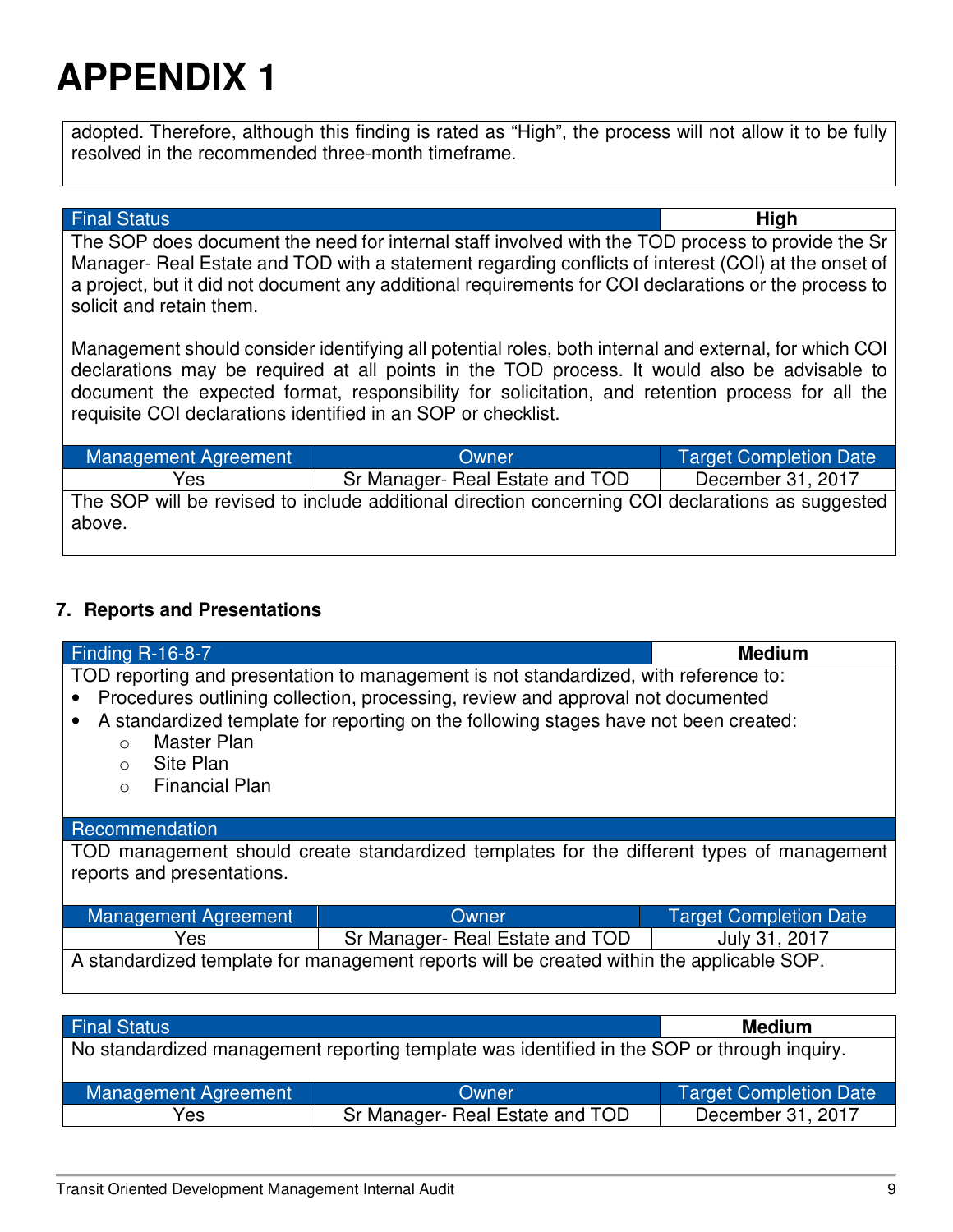The SOP will be revised to give more detail on the standard information to be presented for board consideration.

### **8. Design Review Committee**

| <b>Finding R-16-8-8</b>                                                                                                                                                                                                                                                                                                                                                                                                                                                                                                                                                                                                                      | <b>Medium</b>                 |
|----------------------------------------------------------------------------------------------------------------------------------------------------------------------------------------------------------------------------------------------------------------------------------------------------------------------------------------------------------------------------------------------------------------------------------------------------------------------------------------------------------------------------------------------------------------------------------------------------------------------------------------------|-------------------------------|
| The Design Review Committee's (DRC) responsibilities and objectives of meetings were not<br>adequately documented, including but not limited to:<br>The date of the meeting was not always documented<br>Members that attended the meetings were not always identified<br>Member roles in terms of the TOD Guideline requirement were not always documented<br>$\bullet$<br>Member responsibilities not identified:<br>$\bullet$<br>Aligning Master Plan to Station Area and Conceptual Plans<br>$\circ$<br>Aligning Master Plan to TOD Guidelines<br>$\circ$<br>Aligning Site Plan to TOD Guidelines and Station Design Criteria<br>$\circ$ |                               |
| Recommendation                                                                                                                                                                                                                                                                                                                                                                                                                                                                                                                                                                                                                               |                               |
| The TOD Manager should standardize the Design Review Committee recommendation records to<br>include the meeting date, identification of the members and their departmental roles, and what the<br>objectives of the Design Review Committee recommendations serve.                                                                                                                                                                                                                                                                                                                                                                           |                               |
| Management Agreement<br>Owner                                                                                                                                                                                                                                                                                                                                                                                                                                                                                                                                                                                                                | <b>Target Completion Date</b> |
| Sr Manager- Real Estate and TOD<br>Yes                                                                                                                                                                                                                                                                                                                                                                                                                                                                                                                                                                                                       | July 31, 2017                 |
| This practice will be in place at all future Design Review Committee meetings and will be<br>documented in the applicable SOP.<br>The new TOD policy and SOPs are an on-going process that will require an extensive public<br>outreach program (as encouraged by the UTA board and executive team). It is anticipated that that<br>outreach will extend into mid-2017, after which, the policy and related operating procedures will be<br>adopted. Therefore, although this finding is rated as "Medium", the process will not allow it to be fully<br>resolved in the recommended six-month timeframe.                                    |                               |
| <b>Final Status</b>                                                                                                                                                                                                                                                                                                                                                                                                                                                                                                                                                                                                                          | Low                           |
| The SOP does indicate that the DRC review of master plan proposals is performed "to ensure that<br>they comply with the standards set during the Planning Stage of the Development Framework, as<br>well as other UTA standards" and the DRC review of site plan proposals is performed "to ensure<br>that they comply with the standards defined in a respective master plan, as well as other UTA<br>standards."                                                                                                                                                                                                                           |                               |

No standardized Design Review Committee (DRC) recommendation format was noted in the SOP including meeting date as well as participants by name and role.

| Management Agreement | Owner:                          | <b>Target Completion Date</b> |
|----------------------|---------------------------------|-------------------------------|
| Yes                  | Sr Manager- Real Estate and TOD | December 31, 2017             |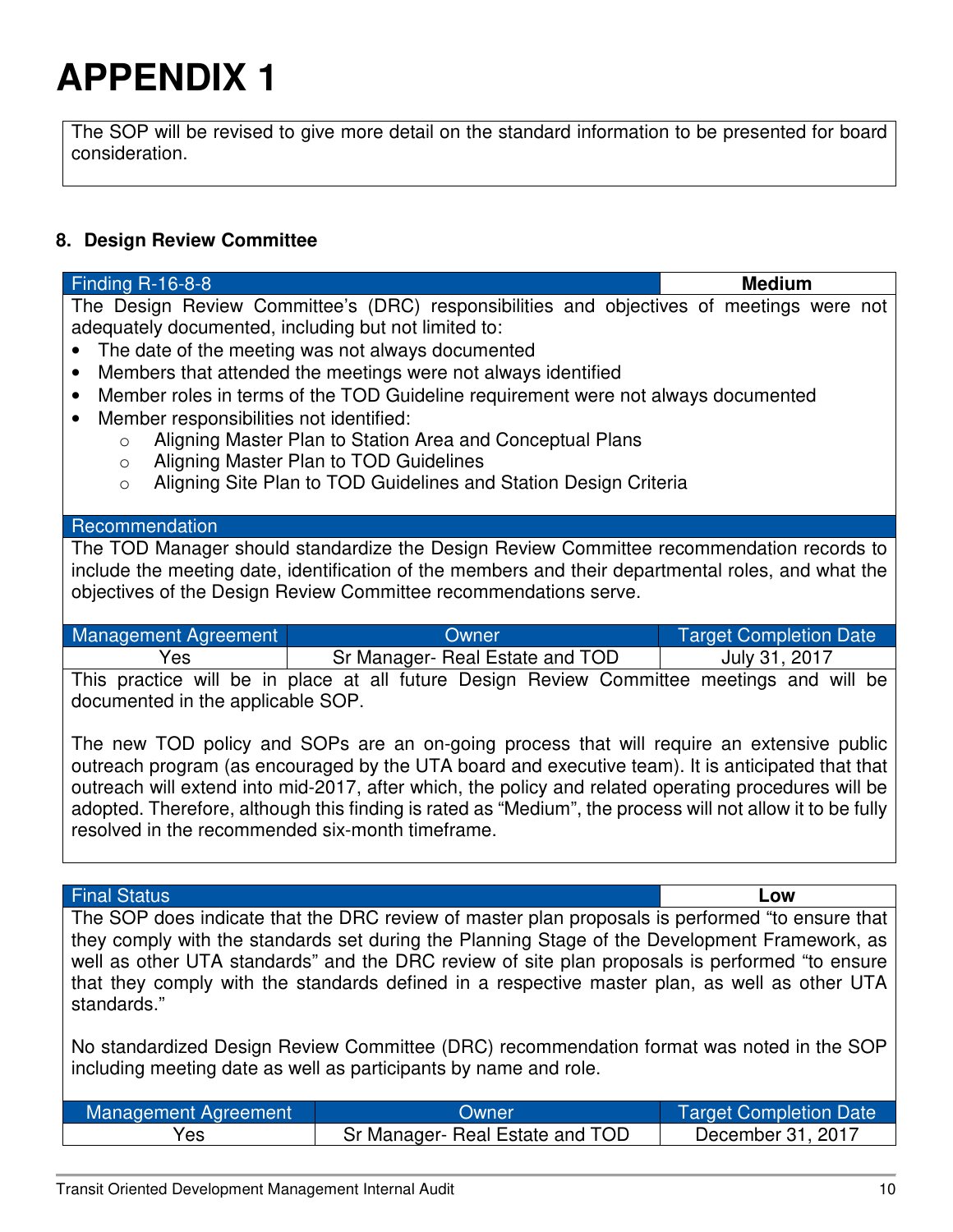SOP will be revised to include a standardized method of examining master plans to ensure compliance with their respective station-area and conceptual plan, and a format for recording DRC meetings and recommendations.

### **9. Third party assurance**

| <b>Finding R-16-8-9</b>                                                                                                                                                                                                                                                                                                                                                                                                                                                                                                                                                                                                                                                                                                      |                                 | <b>Medium</b>                 |
|------------------------------------------------------------------------------------------------------------------------------------------------------------------------------------------------------------------------------------------------------------------------------------------------------------------------------------------------------------------------------------------------------------------------------------------------------------------------------------------------------------------------------------------------------------------------------------------------------------------------------------------------------------------------------------------------------------------------------|---------------------------------|-------------------------------|
| From the two TOD projects selected for audit testing, it was found that third party needs and<br>responsibilities were not always documented, being:<br>Third party reports did not include copies of all documents being reviewed<br>$\bullet$<br>A third party market analysis was not performed during the Conceptual Plan phase<br>Third party Financial Plan and Operating Agreement review reports did not document the<br>following responsibilities:<br>Financial Plan and Operating Agreement evaluated against Market Conditions<br>$\circ$<br>Financial Plan and Operating Agreement aligned Development Plan and Site Plan<br>$\circ$<br>That all aspects of the Financial Plan agree with each other<br>$\circ$ |                                 |                               |
| Recommendation                                                                                                                                                                                                                                                                                                                                                                                                                                                                                                                                                                                                                                                                                                               |                                 |                               |
| Management should include in the recommended SOP a set of third party reporting requirements.<br>Additionally, third party reports should include the draft documents being reviewed.                                                                                                                                                                                                                                                                                                                                                                                                                                                                                                                                        |                                 |                               |
| <b>Management Agreement</b>                                                                                                                                                                                                                                                                                                                                                                                                                                                                                                                                                                                                                                                                                                  | Owner                           | <b>Target Completion Date</b> |
| Yes                                                                                                                                                                                                                                                                                                                                                                                                                                                                                                                                                                                                                                                                                                                          | Sr Manager- Real Estate and TOD | July 31, 2017                 |
| Initial third-party reviews focused mainly on the legal structure of UTA's TOD agreements. Recent<br>reviews have also covered the legal structure but have included a more robust analysis of market<br>conditions and assumptions to help mitigate UTA's risk. The future SOP will include standardized<br>reporting requirements, and reports will be required to include copies of the reviewed documents.                                                                                                                                                                                                                                                                                                               |                                 |                               |
| The new TOD policy and SOPs are an on-going process that will require an extensive public<br>outreach program (as encouraged by the UTA board and executive team). It is anticipated that that<br>outreach will extend into mid-2017, after which, the policy and related operating procedures will be<br>adopted. Therefore, although this finding is rated as "Medium", the process will not allow it to be fully<br>resolved in the recommended six-month timeframe.                                                                                                                                                                                                                                                      |                                 |                               |
|                                                                                                                                                                                                                                                                                                                                                                                                                                                                                                                                                                                                                                                                                                                              |                                 |                               |
| <b>Final Status</b>                                                                                                                                                                                                                                                                                                                                                                                                                                                                                                                                                                                                                                                                                                          |                                 | <b>Implemented</b>            |
| Inspection of the SOP found reference to third party reporting requirements at various stages of the                                                                                                                                                                                                                                                                                                                                                                                                                                                                                                                                                                                                                         |                                 |                               |

| Management Agreement | Dwner | <b>Target Completion Date</b> |
|----------------------|-------|-------------------------------|
| N/A                  | N/A   | N/A                           |
| N/A                  |       |                               |
|                      |       |                               |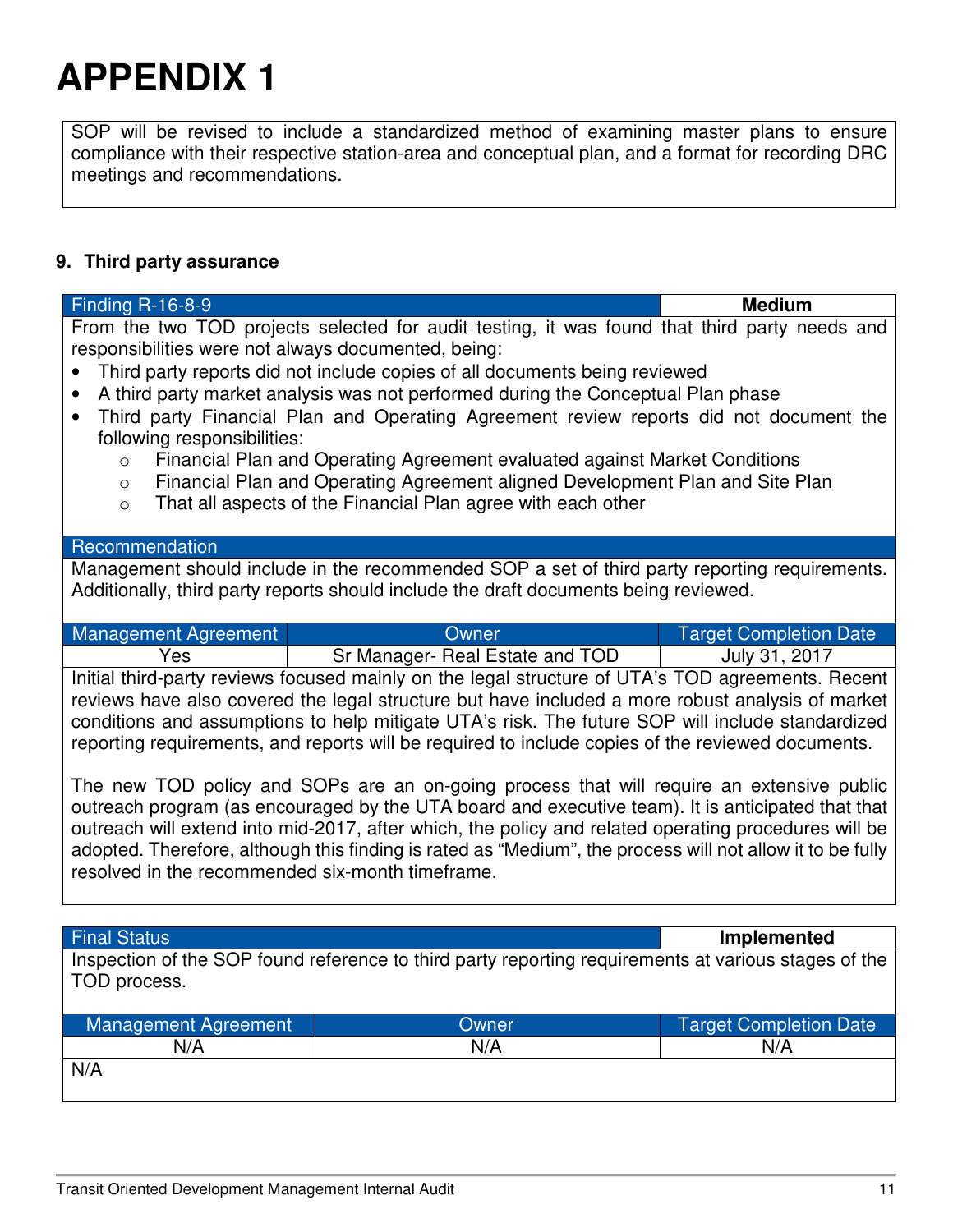### **10. Special Warranty Deed**

| <b>Finding R-16-8-10</b>                                                                                  |                                                                                                   | <b>Medium</b>                 |  |
|-----------------------------------------------------------------------------------------------------------|---------------------------------------------------------------------------------------------------|-------------------------------|--|
|                                                                                                           | For one of the TOD projects selected for audit testing, it was found that a Special Warranty Deed |                               |  |
| was not signed by the UTA Legal Department.                                                               |                                                                                                   |                               |  |
|                                                                                                           |                                                                                                   |                               |  |
| Recommendation                                                                                            |                                                                                                   |                               |  |
|                                                                                                           | The TOD Manager should incorporate in the recommended SOP that all legal documents must be        |                               |  |
| reviewed and signed off by the Legal Department.                                                          |                                                                                                   |                               |  |
|                                                                                                           |                                                                                                   |                               |  |
| <b>Management Agreement</b>                                                                               | Owner                                                                                             | <b>Target Completion Date</b> |  |
| Yes                                                                                                       | Sr Manager- Real Estate and TOD                                                                   | July 31, 2017                 |  |
| The SOP will require legal review and signature of all legal documents.                                   |                                                                                                   |                               |  |
|                                                                                                           |                                                                                                   |                               |  |
| The new TOD policy and SOPs are an on-going process that will require an extensive public                 |                                                                                                   |                               |  |
| outreach program (as encouraged by the UTA board and executive team). It is anticipated that that         |                                                                                                   |                               |  |
| outreach will extend into mid-2017, after which, the policy and related operating procedures will be      |                                                                                                   |                               |  |
| adopted. Therefore, although this finding is rated as "Medium", the process will not allow it to be fully |                                                                                                   |                               |  |
| resolved in the recommended six-month timeframe.                                                          |                                                                                                   |                               |  |
|                                                                                                           |                                                                                                   |                               |  |
|                                                                                                           |                                                                                                   |                               |  |
| <b>Final Status</b>                                                                                       |                                                                                                   | <b>Implemented</b>            |  |

Management addressed this concern by including in the SOP the requirement that all legal documents must be reviewed and approved by the Legal Department. With regard to the standard of the Legal Department's review, please refer to Finding 1.

| Management Agreement | Owner | <b>Target Completion Date</b> |
|----------------------|-------|-------------------------------|
| N/A                  | N/A   | N/A                           |
| N/A                  |       |                               |

### **11. Accounting**

| <b>Finding R-16-8-11</b>                                                                                                  | <b>Medium</b> |
|---------------------------------------------------------------------------------------------------------------------------|---------------|
| A formal process does not exist to inform Accounting of fund inflows and provide Accounting with                          |               |
| adequate details on how to account for TOD transactions, which includes the timing of accruals and                        |               |
| actual receipt of cash. TOD funds have not been identified, segregated, and tracked separately as<br>required by the FTA. |               |
|                                                                                                                           |               |

#### Recommendation

TOD management should develop and document a formal process with the Accounting Department to report TOD transactions which includes the timing of accruals and actual receipt of cash. The methodology of identifying, segregating and tracking TOD funds should also be included in the recommended SOP.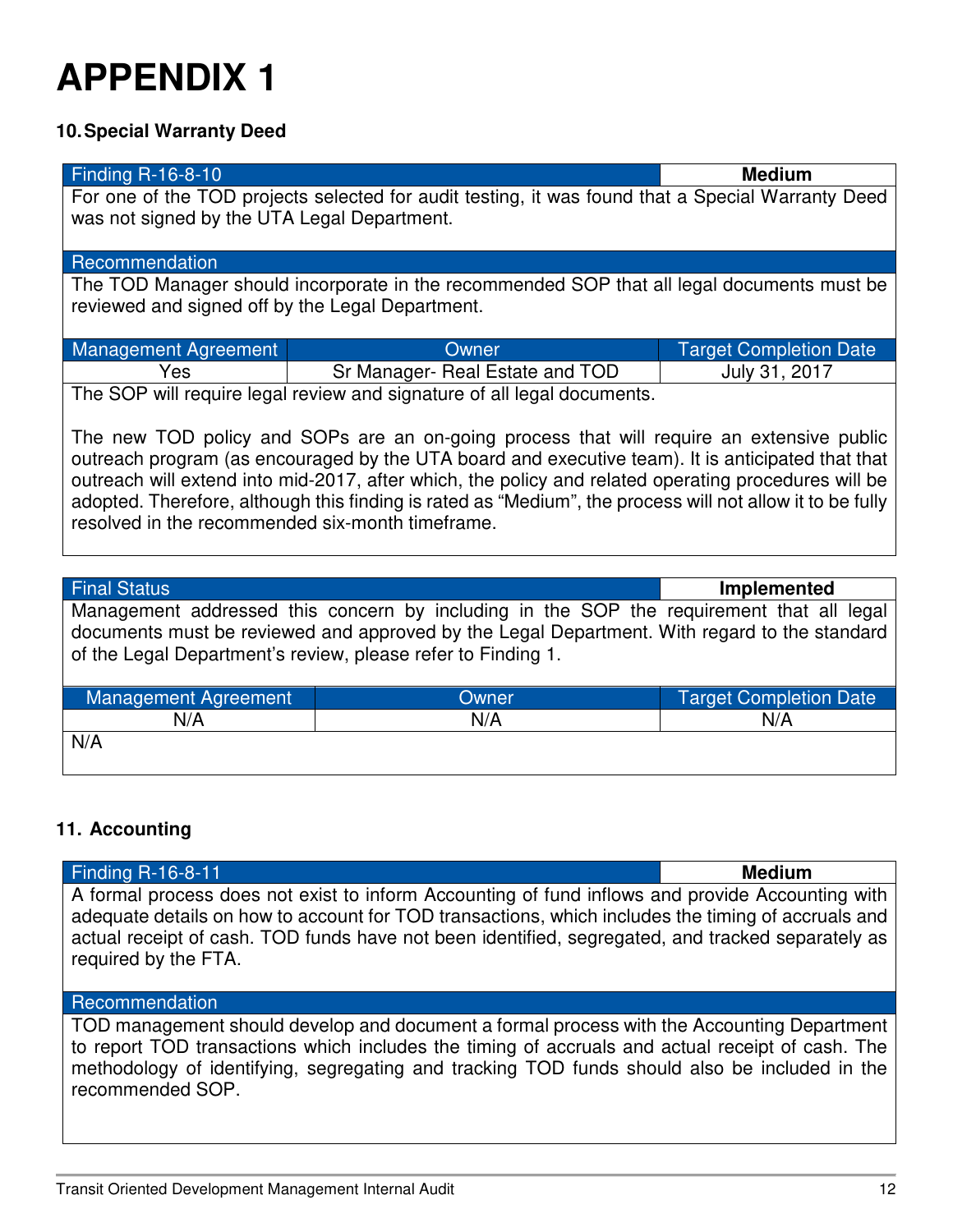| Management Agreement                                             | Owner                           | Target Completion Date |
|------------------------------------------------------------------|---------------------------------|------------------------|
| Yes                                                              | Sr Manager- Real Estate and TOD | July 31, 2017          |
| An SOP will be created to address how TOD funds will be handled. |                                 |                        |

The new TOD policy and SOPs are an on-going process that will require an extensive public outreach program (as encouraged by the UTA board and executive team). It is anticipated that that outreach will extend into mid-2017, after which, the policy and related operating procedures will be adopted. Therefore, although this finding is rated as "Medium", the process will not allow it to be fully resolved in the recommended six-month timeframe.

Final Status **Implemented**

The SOP documents that TOD staff is to coordinate with the UTA Accounting Department to set up a unique general ledger (GL) code for project cash flows at the onset of the development phase.

| Management Agreement | Owner | <b>Target Completion Date</b> |
|----------------------|-------|-------------------------------|
| N/A                  | N/A   | N/A                           |
| N/A                  |       |                               |
|                      |       |                               |

### **12. Key Performance Indicators**

| <b>Finding R-16-8-12</b><br>Low                                                                                                                                                                                                                        |                                                                                              |                               |  |  |
|--------------------------------------------------------------------------------------------------------------------------------------------------------------------------------------------------------------------------------------------------------|----------------------------------------------------------------------------------------------|-------------------------------|--|--|
| TOD management identified a risk during the Internal Audit risk assessment that projects may not<br>achieve the objectives set in the Financial Plan.                                                                                                  |                                                                                              |                               |  |  |
| Recommendation                                                                                                                                                                                                                                         |                                                                                              |                               |  |  |
| TOD Manager should track the measured operating results against project objectives and goals,<br>and assess the project performance. The process for measuring and monitoring key performance<br>indicators should be included in the recommended SOP. |                                                                                              |                               |  |  |
|                                                                                                                                                                                                                                                        |                                                                                              |                               |  |  |
| Management Agreement                                                                                                                                                                                                                                   | Owner                                                                                        | <b>Target Completion Date</b> |  |  |
| Yes.                                                                                                                                                                                                                                                   | Sr Manager- Real Estate and TOD                                                              | July 31, 2017                 |  |  |
|                                                                                                                                                                                                                                                        | An SOP will be created to monitor TOD performance indicators.                                |                               |  |  |
|                                                                                                                                                                                                                                                        |                                                                                              |                               |  |  |
|                                                                                                                                                                                                                                                        |                                                                                              |                               |  |  |
| <b>Final Status</b>                                                                                                                                                                                                                                    |                                                                                              | Low                           |  |  |
|                                                                                                                                                                                                                                                        | No process for measuring and monitoring TOD key performance indicator (KPI) was noted in the |                               |  |  |
| SOP nor were any KPI's identified.                                                                                                                                                                                                                     |                                                                                              |                               |  |  |

| Management Agreement                                                            | Owner                           | Target Completion Date |  |
|---------------------------------------------------------------------------------|---------------------------------|------------------------|--|
| Yes                                                                             | Sr Manager- Real Estate and TOD | December 31, 2017      |  |
| The management SOP will be revised to include KPI's and process for monitoring. |                                 |                        |  |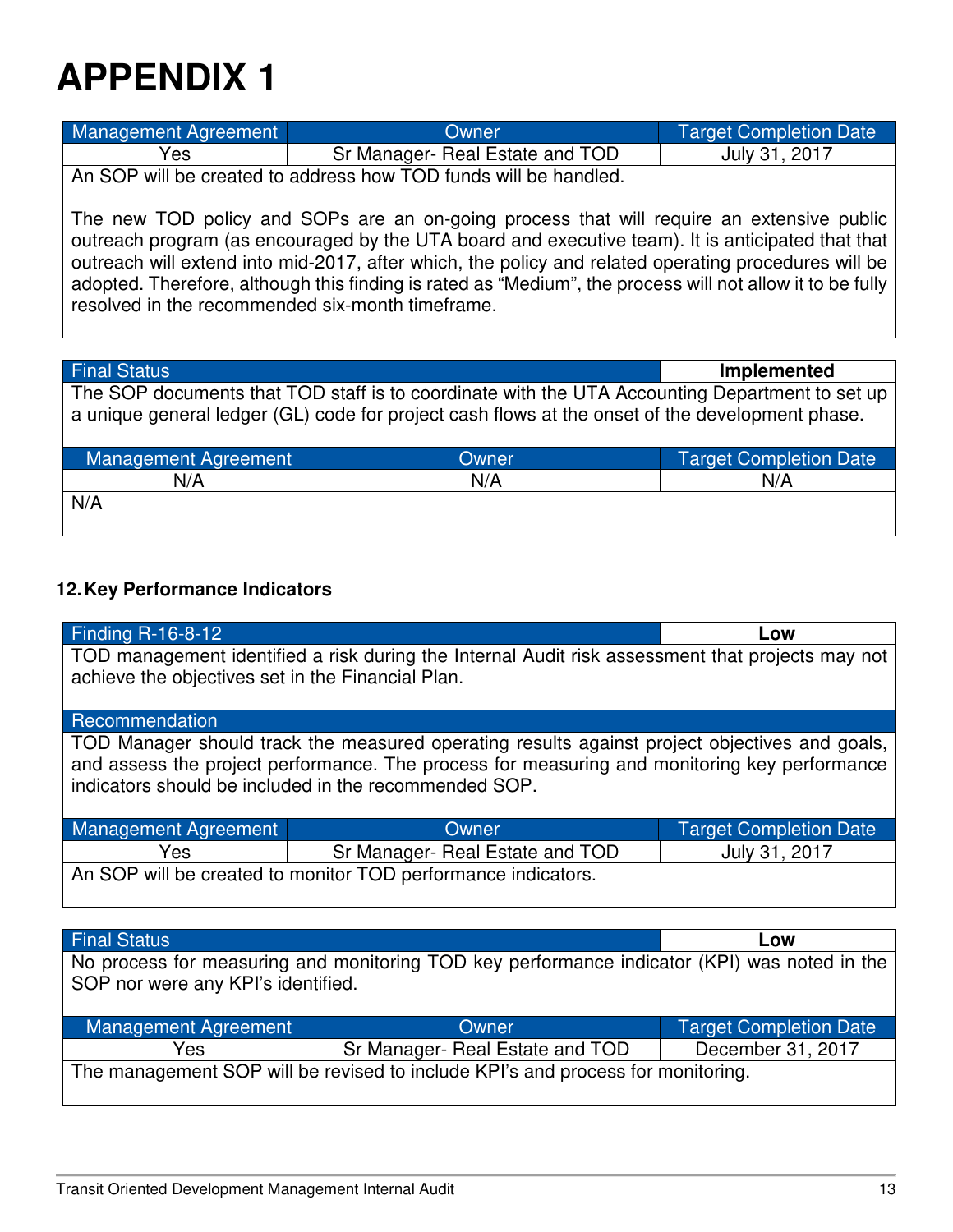### **13. Zoning and/or CDA Designation**

| <b>Finding R-16-8-13</b><br>Low                                                                    |                                                                                                    |                               |  |  |  |
|----------------------------------------------------------------------------------------------------|----------------------------------------------------------------------------------------------------|-------------------------------|--|--|--|
|                                                                                                    | UTA may not be capturing all potential value for its properties because it does not participate in |                               |  |  |  |
|                                                                                                    | processes such as obtaining zoning and/or CDA designation changes.                                 |                               |  |  |  |
|                                                                                                    |                                                                                                    |                               |  |  |  |
| Recommendation                                                                                     |                                                                                                    |                               |  |  |  |
|                                                                                                    | The TOD Manager should develop a process to identify and obtain zoning and/or CDA designation      |                               |  |  |  |
|                                                                                                    | changes during the Conceptual Plan phase and document it in the recommended SOP.                   |                               |  |  |  |
|                                                                                                    |                                                                                                    |                               |  |  |  |
| <b>Management Agreement</b>                                                                        | Owner                                                                                              | <b>Target Completion Date</b> |  |  |  |
| Yes                                                                                                | Sr Manager- Real Estate and TOD                                                                    | July 31, 2017                 |  |  |  |
| The new TOD process will enable UTA to work with local municipalities to identify zoning needs and |                                                                                                    |                               |  |  |  |
| funding opportunities. An SOP will be created to guide that process.                               |                                                                                                    |                               |  |  |  |
|                                                                                                    |                                                                                                    |                               |  |  |  |
|                                                                                                    |                                                                                                    |                               |  |  |  |
| <b>Final Status</b><br><b>Implemented</b>                                                          |                                                                                                    |                               |  |  |  |
| The responsibility to identify and obtain zoning and/or Community Development Area designations    |                                                                                                    |                               |  |  |  |
| favorable to UTA during the Conceptual Phase has been documented in the TOD Policy.                |                                                                                                    |                               |  |  |  |
|                                                                                                    |                                                                                                    |                               |  |  |  |
| <b>Management Agreement</b><br><b>Target Completion Date</b><br>Owner                              |                                                                                                    |                               |  |  |  |
| N/A                                                                                                | N/A                                                                                                | N/A                           |  |  |  |

| <b>14. Spreadsheet Controls</b> |  |
|---------------------------------|--|

N/A

| Finding R-16-8-14<br>Low                                                                                                                                                                                                           |       |                               |  |  |
|------------------------------------------------------------------------------------------------------------------------------------------------------------------------------------------------------------------------------------|-------|-------------------------------|--|--|
| TOD management has not defined critical spreadsheet controls, including:<br>Restricting access to appropriate users for changes to spreadsheet data<br>Regularly scheduled backup of spreadsheets<br>Version control<br>Change log |       |                               |  |  |
| Recommendation                                                                                                                                                                                                                     |       |                               |  |  |
| TOD Manager should establish a process for spreadsheet controls, and include the process in an<br>SOP.                                                                                                                             |       |                               |  |  |
| <b>Management Agreement</b>                                                                                                                                                                                                        | Owner | <b>Target Completion Date</b> |  |  |
| July 31, 2017<br>Sr Manager- Real Estate and TOD<br>Yes                                                                                                                                                                            |       |                               |  |  |
| There will be an SOP to address spreadsheet and document control.                                                                                                                                                                  |       |                               |  |  |

### Final Status **Low**

Neither spreadsheet, nor other electronic document controls, were identified in the SOP.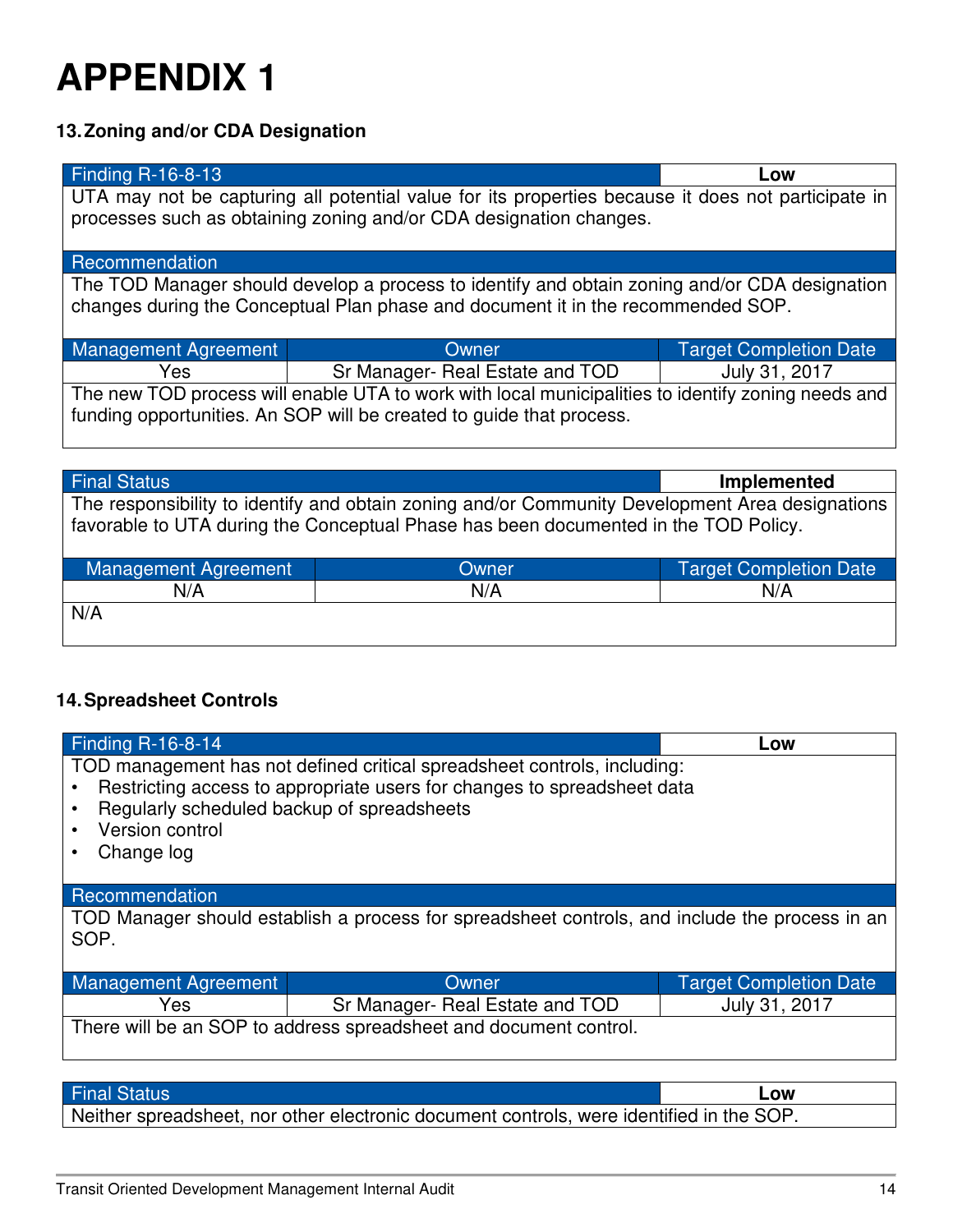| Management Agreement                                                | Owner                           | Target Completion Date |
|---------------------------------------------------------------------|---------------------------------|------------------------|
| Yes                                                                 | Sr Manager- Real Estate and TOD | December 31, 2017      |
| The SOP will be revised to include provisions for document controls |                                 |                        |
|                                                                     |                                 |                        |

### **15. TOD Team and Property Management**

| Finding $R-16-8-15$                                                                                                                                                                   |       | Low                           |  |  |
|---------------------------------------------------------------------------------------------------------------------------------------------------------------------------------------|-------|-------------------------------|--|--|
| The TOD team and property management team meet periodically to determine TOD viability of<br>properties but did not document their meetings.                                          |       |                               |  |  |
| Recommendation                                                                                                                                                                        |       |                               |  |  |
| When meetings with the property management team occur to determine TOD viability of property,<br>the results of the meetings should be documented and retained in the project folder. |       |                               |  |  |
| Management Agreement                                                                                                                                                                  | Owner | <b>Target Completion Date</b> |  |  |
| Sr Manager- Real Estate and TOD<br>July 31, 2017<br>Yes                                                                                                                               |       |                               |  |  |
| Results of meetings will be documented and incorporated into the new TOD System Plan.                                                                                                 |       |                               |  |  |

| <b>Final Status</b>                                                                                                            | Low   |                               |  |  |
|--------------------------------------------------------------------------------------------------------------------------------|-------|-------------------------------|--|--|
| Per inquiry with TOD management no meetings occurred with the property management team to<br>determine TOD property viability. |       |                               |  |  |
| Management Agreement                                                                                                           | Owner | <b>Target Completion Date</b> |  |  |
| June 30, 2018<br>Sr Manager- Real Estate and TOD<br>Yes.                                                                       |       |                               |  |  |
| Results of meetings will be documented and incorporated into the new TOD System Plan. The                                      |       |                               |  |  |
| System Plan is anticipated to be complete mid-2018.                                                                            |       |                               |  |  |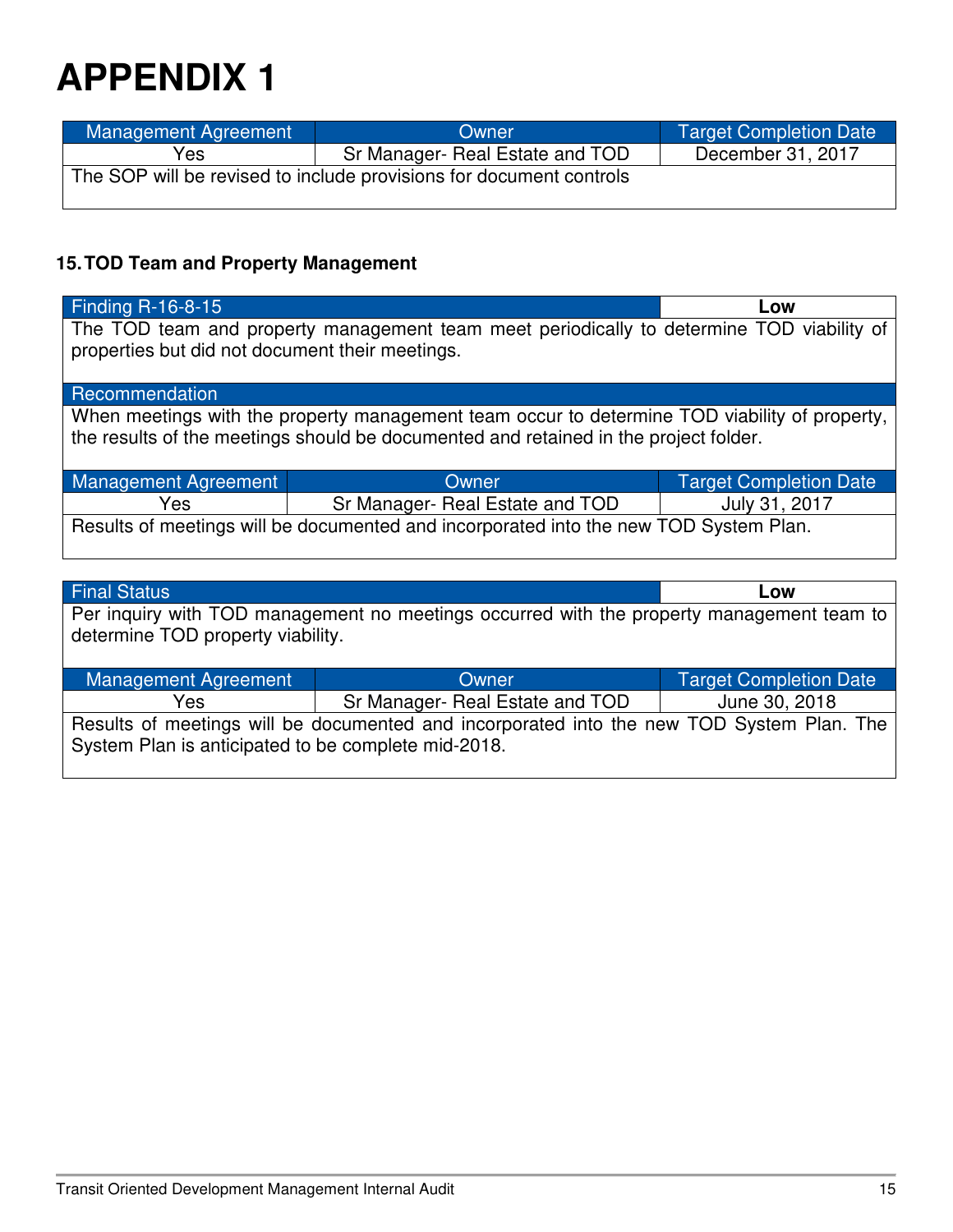### **\* REPORT RATING MATRICES**

### **OVERALL REPORT RATING**

The overall report ratings are defined as follows, applicable to the audit scope as defined

| <b>Descriptor</b>                 | Guide                                                                                                                                                           |
|-----------------------------------|-----------------------------------------------------------------------------------------------------------------------------------------------------------------|
| <b>Fully effective</b>            | Controls are as good as realistically possible, both well-designed and<br>operating as well as they can be.                                                     |
| <b>Substantially</b><br>effective | Controls are generally well designed and operating well but some<br>improvement is possible in their design or operation.                                       |
| <b>Partially effective</b>        | Controls are well designed but are not operating that well.<br><b>OR</b><br>While the operation is diligent, it is clear that better controls could be devised. |
| <b>Largely ineffective</b>        | There are significant gaps in the design or in the effective operation of<br>controls - more could be done.                                                     |
| <b>Totally ineffective</b>        | Virtually no credible controls relative to what could be done.                                                                                                  |

### **DETAILED FINDING PRIORITY RATING**

| <b>Descriptor</b> | <b>Guide</b>                                                                                                                                                                                                                                                                                                              |
|-------------------|---------------------------------------------------------------------------------------------------------------------------------------------------------------------------------------------------------------------------------------------------------------------------------------------------------------------------|
| <b>High</b>       | Matters considered being fundamental to the maintenance of internal control<br>or good corporate governance. These matters should be subject to agreed<br>remedial action within three months.                                                                                                                            |
| <b>Medium</b>     | Matters considered being important to the maintenance of internal control or<br>good corporate governance. These matters should be subject to agreed<br>remedial action within six months.                                                                                                                                |
| Low               | Matters considered being of minor importance to the maintenance of internal<br>control or good corporate governance or that represents an opportunity for<br>improving the efficiency of existing processes. These matters should be<br>subject to agreed remedial action and further evaluation within twelve<br>months. |
| Implemented       | Management action has been taken to address the risk(s) noted in the audit<br>finding.                                                                                                                                                                                                                                    |